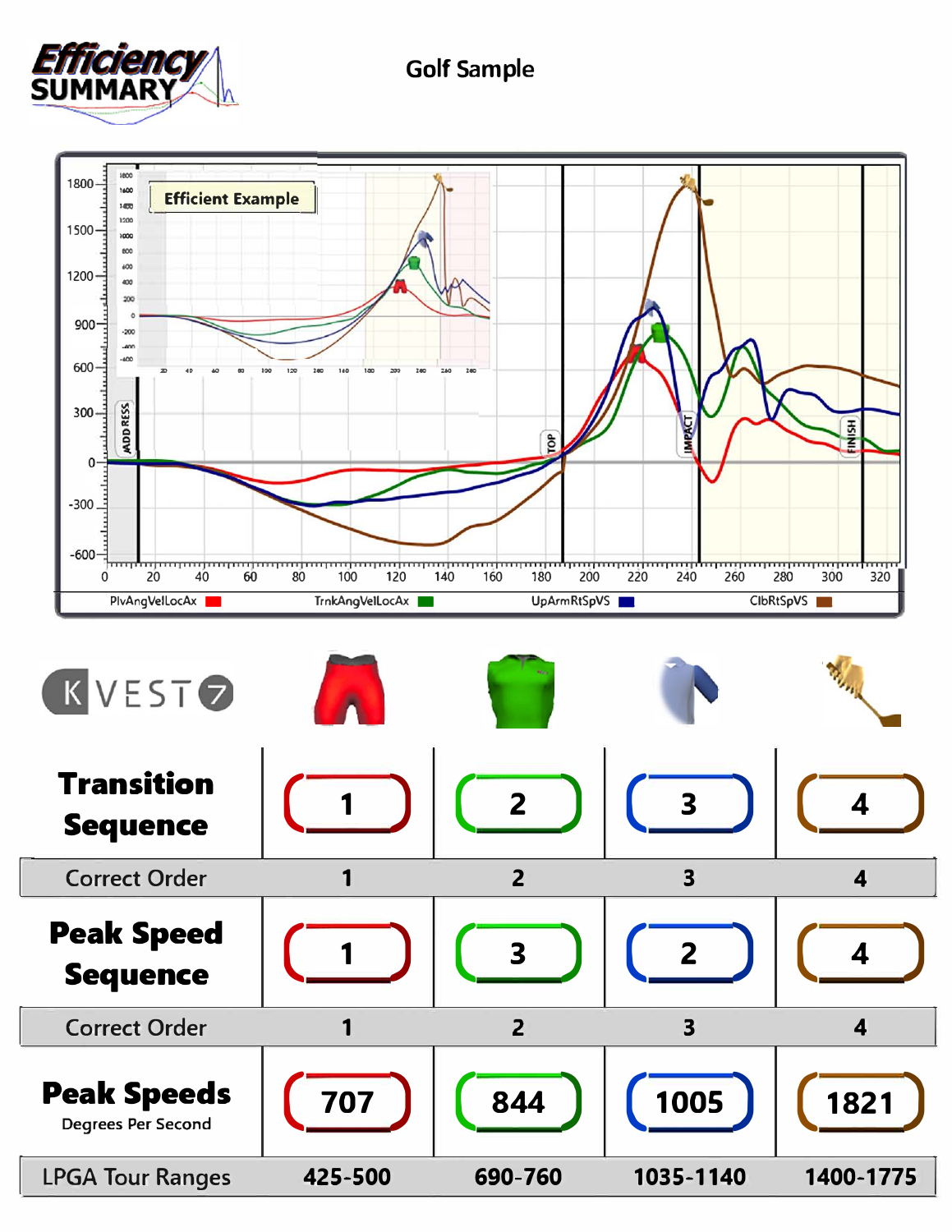







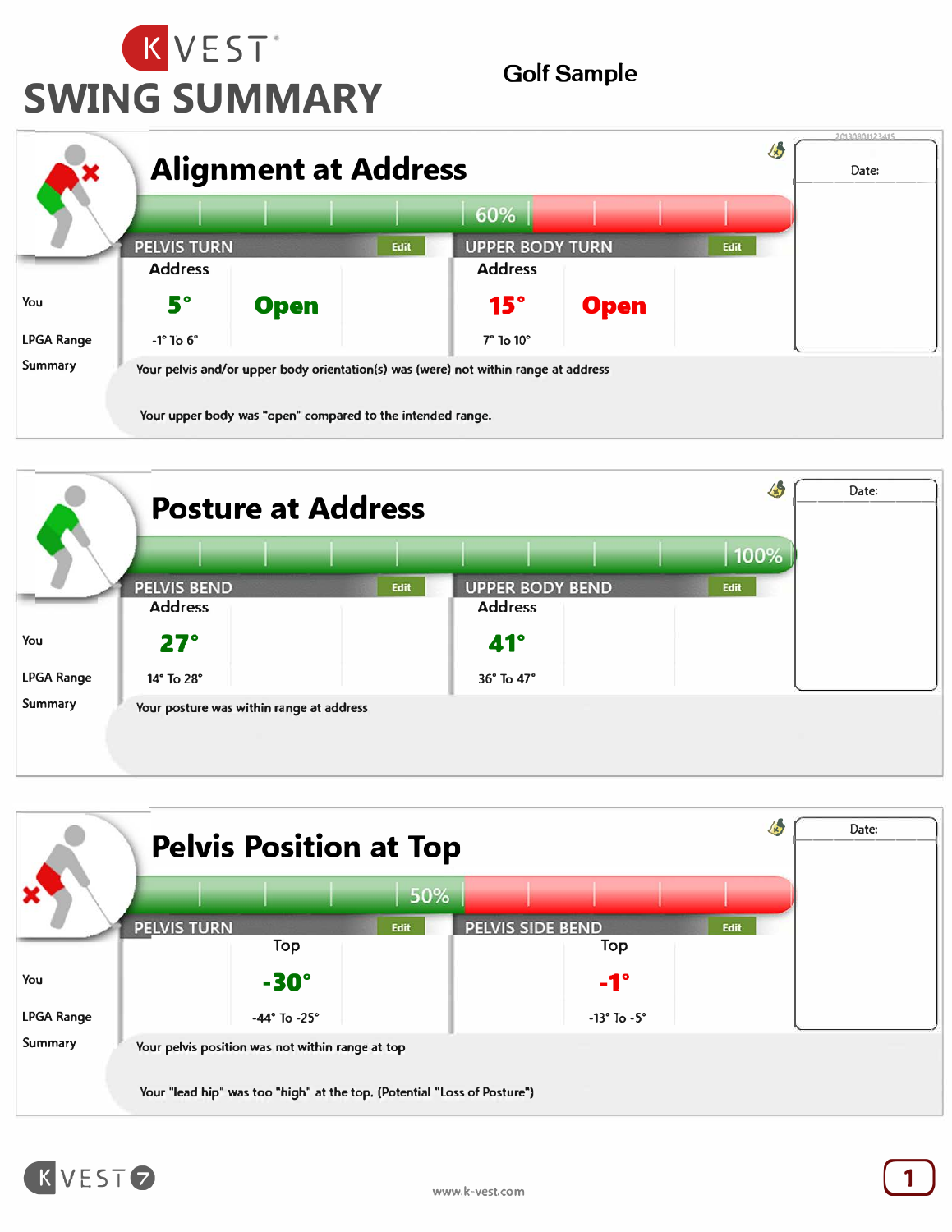







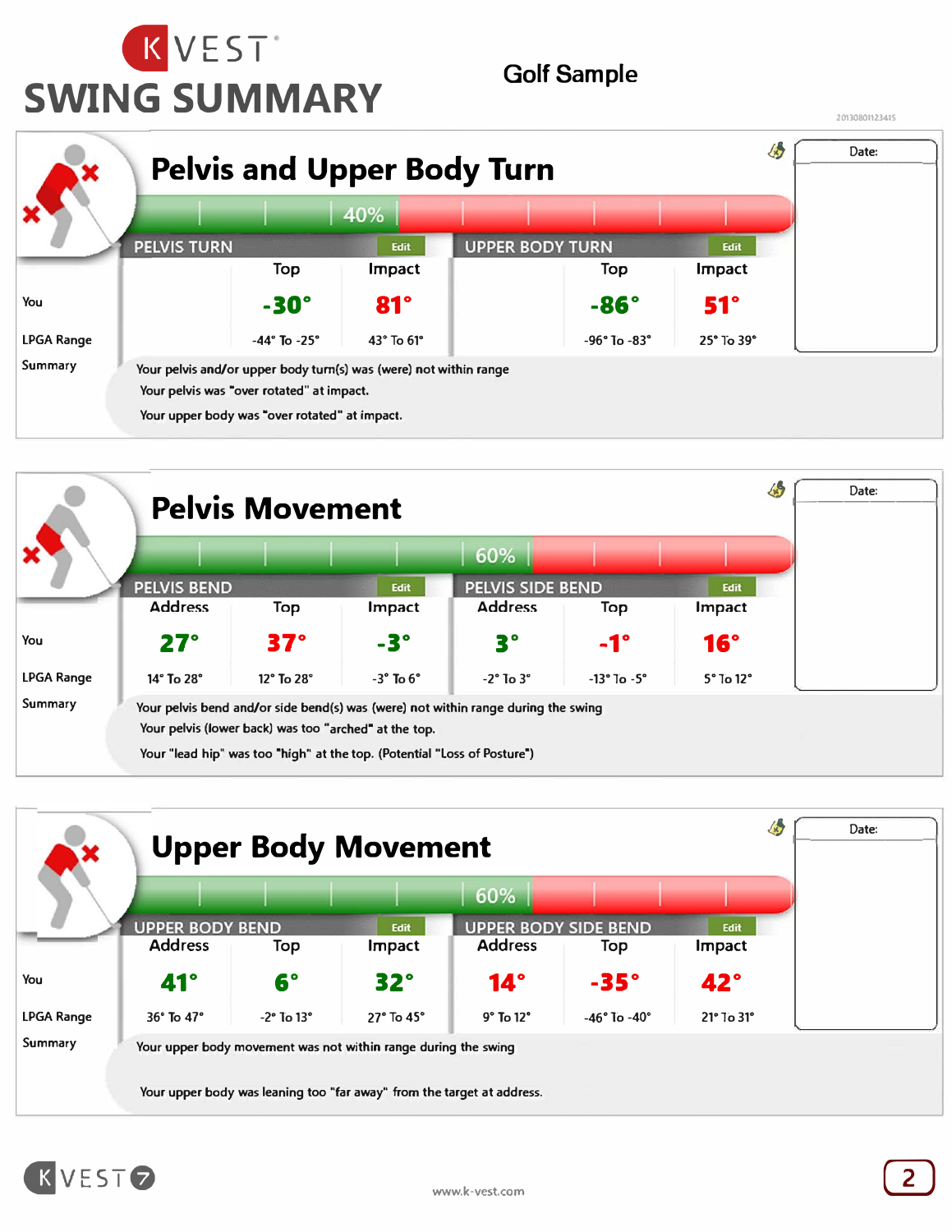

**2017092009SS.U** 







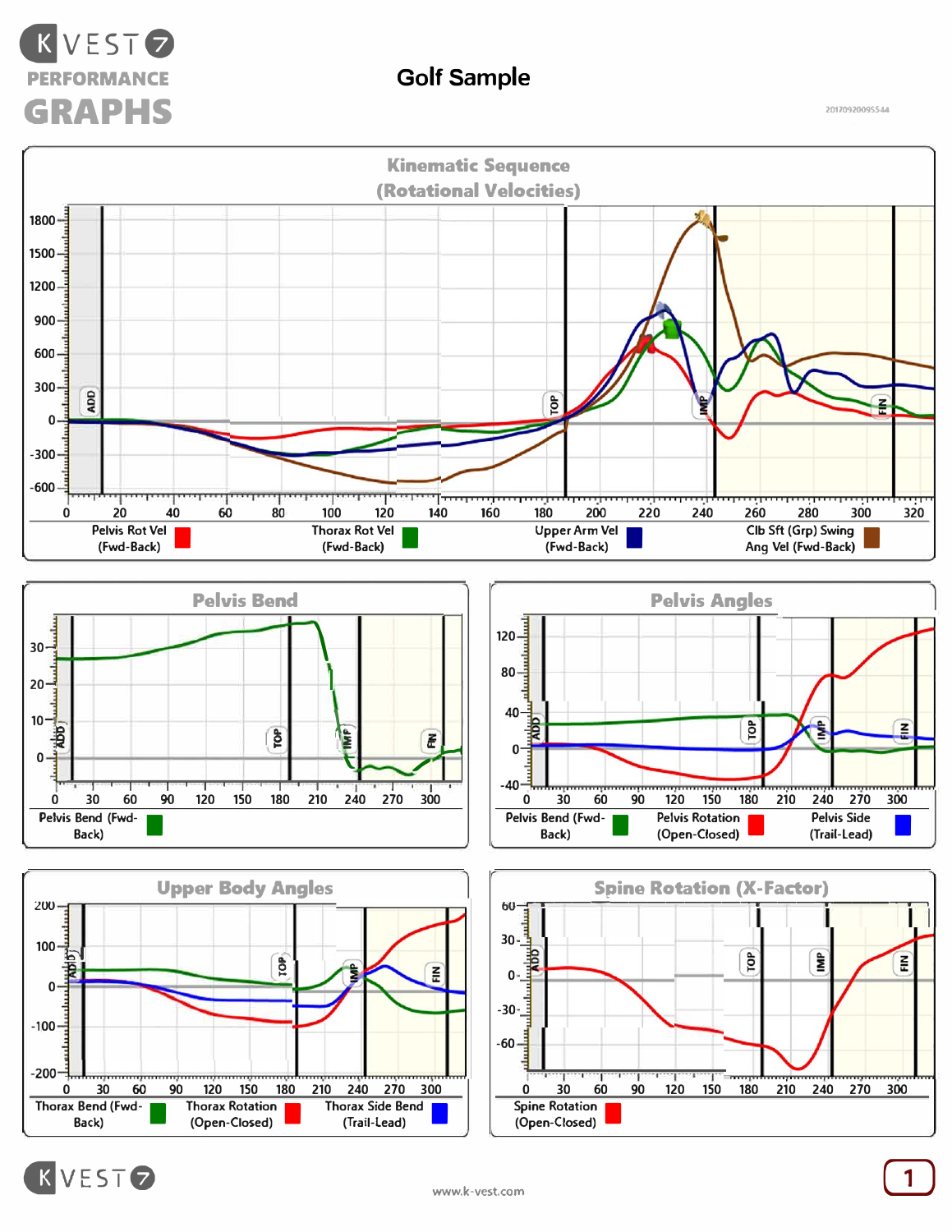## **Motion Analysis Summary**

#### **Motion Analysis:**

**Summary: The kinematic sequence of the golfer's swing is overall good. The transition phase of the swing is showing the correct kinematic sequence order. The correct sequencing of the body segments from top of backswing are as follows: 1. Pelvis - Red, 2. Thorax (Torso) - Green, 3. Composite Arm (Lead Arm) - Blue, 4. Club- Brown. This sequence stays in-tact at the transition portion of her golf swing.**

**The kinematic sequence in the downswing into impact does require some attention. The correct sequence into impact is as follows: 1. Pelvis - Red, 2. Thorax - Green, 3. Lead Arm - Blue, 4. Club. The downswing is this golfer's swing is as follows: 1. Pelvis - 2. Lead Arm, 3. Thorax, and 4. Club. This sequence invariably indicates a situation where speed generation is limited due to the incorrect sequence and invariably a less than optimal swing in terms of efficiency.** 

**Determining the reason behind the incorrect sequencing is the next step in the process. A physical assessment will assist in determining if the sequencing issue is due to physical dysfunction or mechanical inefficiencies.** 

**Secondly, a review of the kinematic sequence outside of peaking order indicates greater separation between lead arm and thorax would be ideal. A greater separation would result in a larger amount of speed translation into the lead club and invariably the club at impact. Finally, acceleration and deceleration of each segment is very good. Though we do see a slight deceleration and reacceleration of the lead arm in the downswing. Suggestion is to correct peaking order first and then address segmental acceleration/deceleration.** 

**The overall speeds of the pelvis and thorax are very good and within the LPGA Tour ranges. A lower than average speed of the lead arm is present and does indicate an inefficient transfer of energy from the thorax to lead arm. This is an area to review in greater depth and determine the cause of this speed translation. After completion of a series of physical screens a better determination of if this drop is due to physical dysfunction or mechanical inefficiencies can be determined.** 

**Review of positions during the swing indicate at address the upper body is slightly more open and outside of LPGA Tour ranges. Pelvis bend and upper body bend is excellent at the address position. At the top of backswing pelvis side bend is slightly outside Tour range at -1 degrees. Upper body turn is 20 degrees more than the LPGA ranges at the top of backswing and approximately 12 degrees at impact. The excessive upper body rotation may be a factor in the poor sequencing in the downswing. Upper body side bend (tilt) is slightly out of range at address and top with over 10 degrees at impact.** 

**Overall, a greater amount of separation between the pelvis, thorax, and lead arm would provide a greater amount of speed translation. Deceleration of all three segments is good though the lead arm has a re-acceleration component within the downswing. Peaks speeds are good except for a slight drop off into the lead arm and most likely linked to the re-acceleration of this segment. Pelvis bend at top and upper body side**